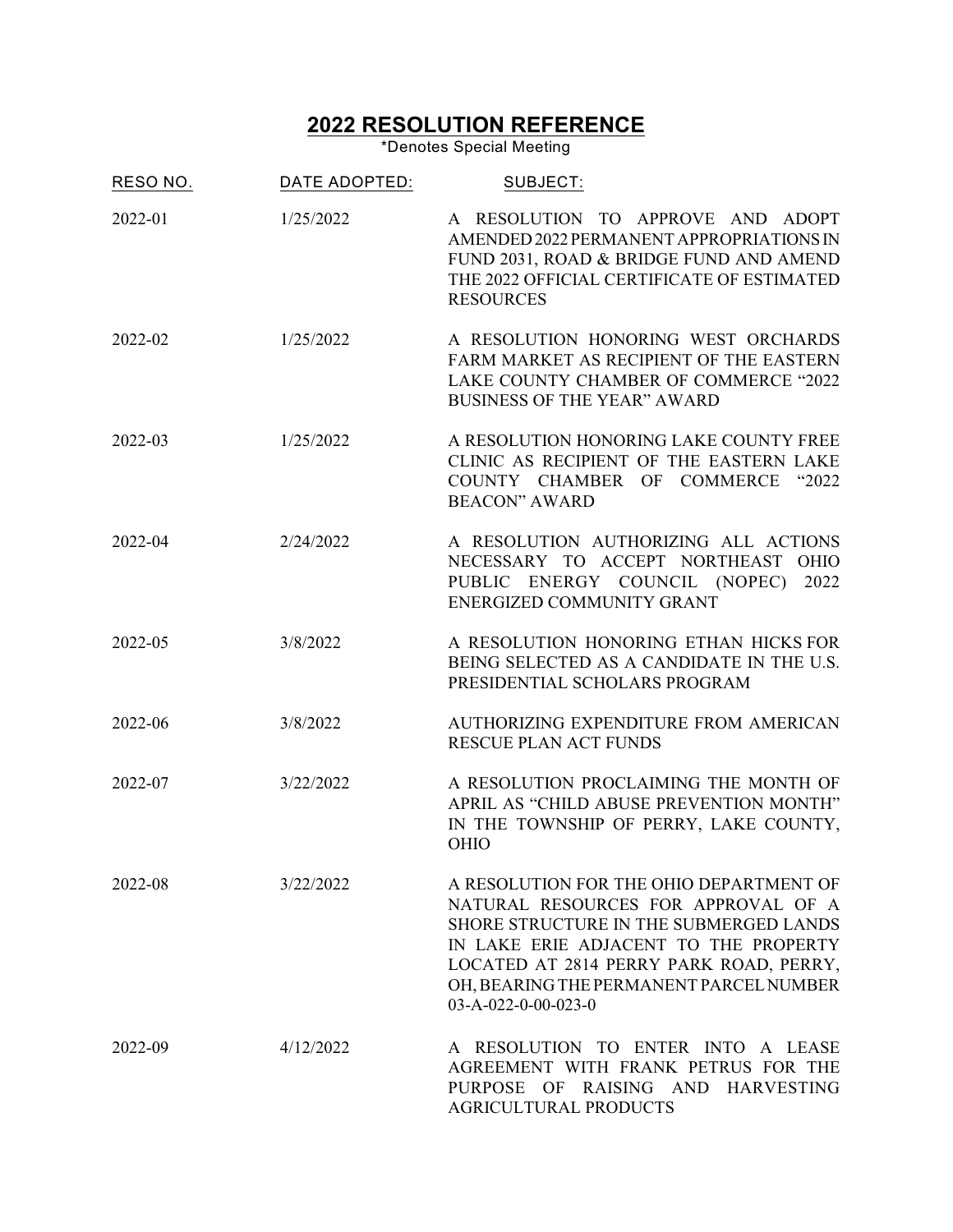| 2022-10 | 4/12/2022  | A RESOLUTION TO ENTER INTO A CONTRACT<br>WITH CHARLOTTE KLINE FOR<br><b>THE</b><br>MANAGEMENT OF PERRY TOWNSHIP PARK                                                                                                       |
|---------|------------|----------------------------------------------------------------------------------------------------------------------------------------------------------------------------------------------------------------------------|
| 2022-11 | 4/12/2022  | A RESOLUTION HONORING CHIEF JAMES<br>MCDONALD FOR BEING INDUCTED INTO THE<br><b>OHIO FIRE SERVICE HALL OF FAME</b>                                                                                                         |
| 2022-12 | 4/12/20222 | RESOLUTION AUTHORIZING<br>A<br>PARTICIPATION IN THE ODOT WINTER<br>CONTRACT (018-23) FOR ROAD SALT                                                                                                                         |
| 2022-13 | 4/12/2022  | A RESOLUTION HONORING NANCY HENN AS<br>PERRY AREA JOINT RECREATION DISTRICT'S<br>2019 SENIOR CENTER "VOLUNTEER OF THE<br>YEAR"                                                                                             |
| 2022-14 | 4/12/2022  | A RESOLUTION HONORING EVE GUYNN AS<br>PERRY AREA JOINT RECREATION DISTRICT'S<br>2021 SENIOR CENTER "VOLUNTEER OF THE<br>YEAR"                                                                                              |
| 2022-15 | 4/12/2022  | A RESOLUTION HONORING DEBBIE CRISSEY<br>AS PERRY AREA JOINT RECREATION<br>DISTRICT'S 2021<br>SENIOR<br><b>CENTER</b><br>"VOLUNTEER OF THE YEAR"                                                                            |
| 2022-16 | 4/26/2022  | A RESOLUTION TO AUTHORIZE FOR THE<br>ABATEMENT, CONTROL, OR REMOVAL OF<br>VEGETATION, GARBAGE, REFUSE,<br><b>AND</b><br>OTHER DEBRIS FROM LAND IN<br><b>THE</b><br>TOWNSHIP AT 3389 NORTH RIDGE ROAD,<br>PERRY, OHIO 44081 |
| 2022-17 | 6/14/2022  | A RESOLUTION HONORING JOSEPH SHOLTIS<br>FOR ATTAINING THE RANK OF EAGLE SCOUT<br>IN THE BOY SCOUTS OF AMERICA TROOP 71                                                                                                     |
| 2022-18 | 6/14/2022  | A RESOLUTION HONORING CHIEF JAMES<br>MCDONALD ON THE OCCASION OF HIS<br>RETIREMENT FROM THE PERRY JOINT FIRE<br><b>DISTRICT</b>                                                                                            |